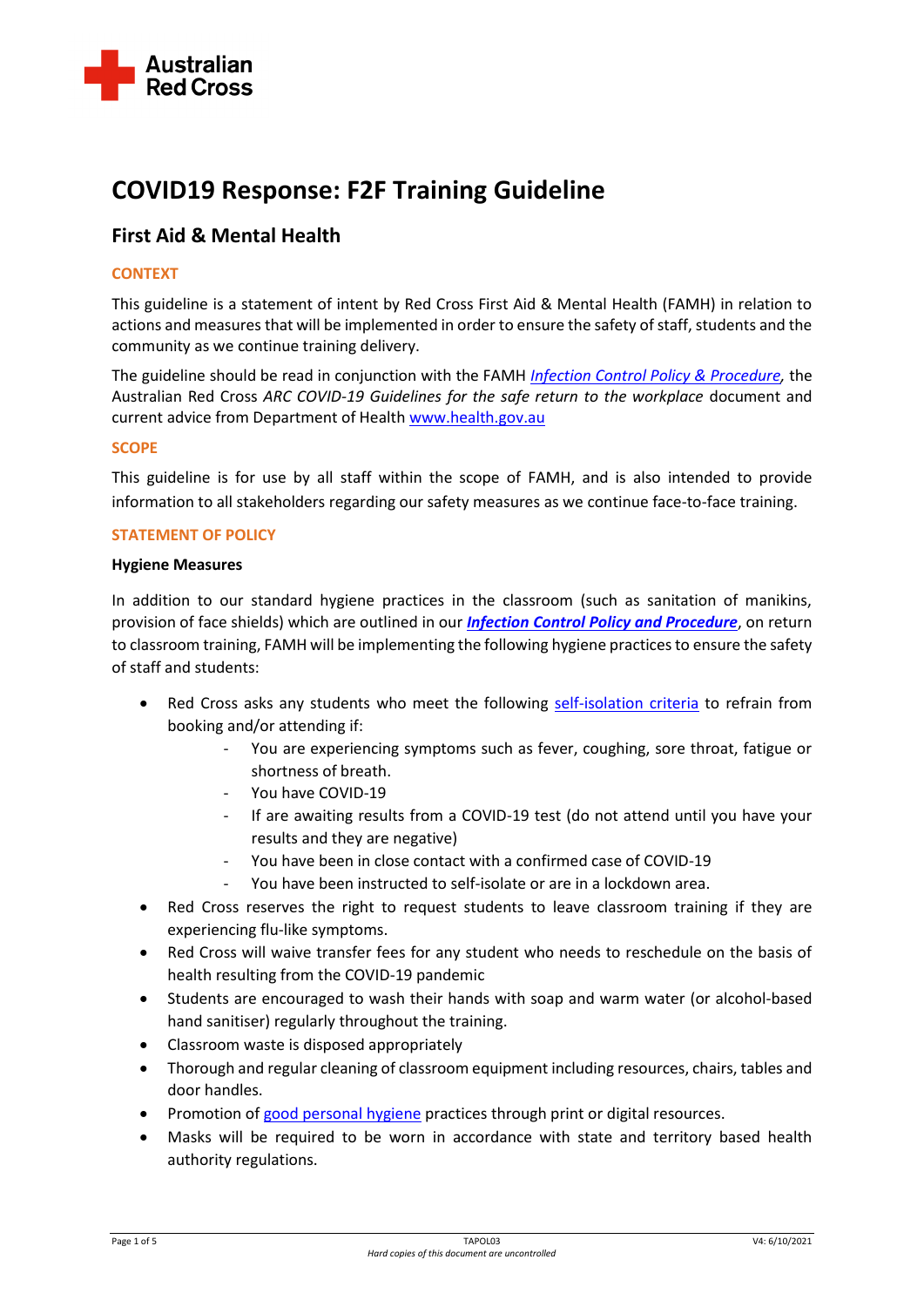

## **Vaccinations**

In line with state and territory health authority requirements, FAMH will verify the vaccination status of anyone entering training rooms, where required:

- Trainer vaccination status is confirmed by FAMH prior to training
- Students will be informed, in advance, of the requirement to be vaccinated and show proof of vaccination as a requirement of entry to training.
- FAMH reserves the right to deny entry to anyone who is unable to prove vaccination status in line with state-based health authority requirements.

## **Physical Distancing**

In addition to standard hygiene practices and the additional hygiene measures above – Red Cross will be implementing physical distancing measures aligned to advice from the following:

- The Department of Health's [advice about social \(physical\) distancing](https://www.health.gov.au/news/health-alerts/novel-coronavirus-2019-ncov-health-alert/how-to-protect-yourself-and-others-from-coronavirus-covid-19/social-distancing-for-coronavirus-covid-19) and advice about public [gatherings](https://www.health.gov.au/news/health-alerts/novel-coronavirus-2019-ncov-health-alert/how-to-protect-yourself-and-others-from-coronavirus-covid-19/limits-on-public-gatherings-for-coronavirus-covid-19)
- The Australian Skills Quality Authority (ASQA) [advice about face-to-face](https://www.asqa.gov.au/resources/faqs/covid-19/face-face-teaching) training.
- The Department of Education's advice (via Safework Australia) about *physical distancing*.

In accordance with the advice above, we will be ensuring the safety of students, staff and the community by:

- We will implement in-class physical distancing
- Increasing classroom ventilation where possible

## **CPR Assessments**

Red Cross is following advice from:

- The updated Australian Industry Skills Committee's from 15 April 2020 AISC updated [statement on the delivery of First Aid training](https://www.aisc.net.au/sites/default/files/biographies/AISC%20statement%20on%20the%20delivery%20of%20first%20aid%20training_15%20April%202020.docx)
- The Australian Resuscitation Council Guidelines
	- o Flow chart for CPR in the Community
	- o Flowchart Preparedness for CPR
	- o Flowchart CPR in Hospital
	- o (Available from [https://resus.org.au/\)](https://resus.org.au/)

In line with the recommendations above, Red Cross trainers have been given direction regarding the assessment of CPR for an interim period:

- Trainers may provide a 'reasonable adjustment' to all students when teaching and assessing the performance of ventilations on a manikin.
- Students have the option of demonstrating rescue breathing on manikins **or by alternate means as below**
- Students may be to be assessed performing breaths to the side of a manikin.
- Assessors are to use their professional judgement in assessing competence of a student's capacity to perform CPR under these new circumstances.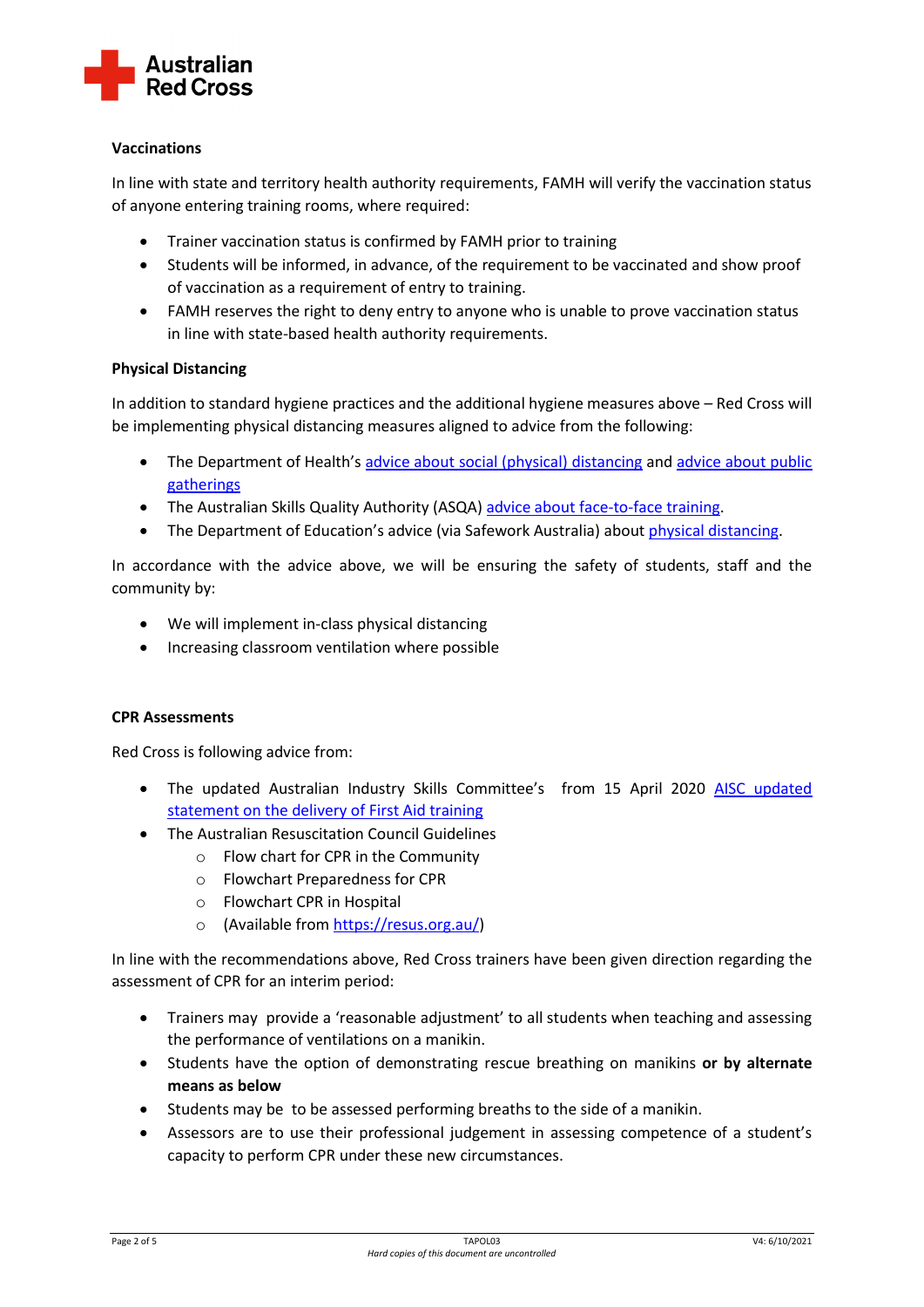

## **Other Practical Activities & Assessments**

In line with physical distancing and hygiene measures, Red Cross will keep classroom exercises, activities and assessments involving physical contact to a minimum. For example:

- Students can demonstrate bandaging techniques on themselves
- Students can provide a verbal descriptor regarding first aid actions to the trainer (i.e. describe how to put a casualty safely into the recovery position instead of physically doing so)
- Resources will be wiped clean between each use (i.e. Asthma inhalers, training auto-injector devices, automated external defibrillators).

## **Staff Competency**

In addition to hygiene practices, physical distancing measures and reasonable adjustments to assessments – Red Cross will also ensure the competency of our staff and trainers in relation to these measures by:

- All trainers complete mandatory training prior to returning to the classroom, which refreshes their skills regarding infection control, hygiene practices and this policy.
- Read and acknowledge the recommendations from Australian Industry and Skills Committee and the Australian Resuscitation Council.

## **CONTACT**

Any questions regarding this guideline can be directed t[o quality@redcross.org.au](mailto:quality@redcross.org.au)

#### **POLICY ADVISORS**

- Quality & Content Manager
- Red Cross Legal Counsel
- Australian Red Cross Workplace Health & Safety

## **RELATED POLICIES AND LEGISLATION**

- *TAPOL02 [Infection Control Policy & Procedure](https://www.redcross.org.au/getmedia/dc9e763c-64a8-4000-a156-2664f94aa127/TAPOL02-Infection-Control-Policy-V1.docx.aspx)*
- Australian Red Cross document: *ARC COVID-19 Guidelines for the Safe Return to the Workplace*
- Australian Government Department of Health (and related warnings). See [www.health.gov.au](http://www.health.gov.au/)
- Australian Skills Quality Authority (ASQA[\) advice about face-to-face](https://www.asqa.gov.au/resources/faqs/covid-19/face-face-teaching) training.
- Australian Resuscitation Council<https://resus.org.au/>
- Department of Education advice (via Safework Australia) about [physical distancing](https://www.safeworkaustralia.gov.au/covid-19-information-workplaces/industry-information/tertiary-education/physical-distancing).
- The Australian Skills Industry Committee [AISC updated statement on the delivery of First Aid](https://www.aisc.net.au/sites/default/files/biographies/AISC%20statement%20on%20the%20delivery%20of%20first%20aid%20training_15%20April%202020.docx)  [training](https://www.aisc.net.au/sites/default/files/biographies/AISC%20statement%20on%20the%20delivery%20of%20first%20aid%20training_15%20April%202020.docx)
- The [First Aid Companion Volume](https://vetnet.gov.au/search/pages/results.aspx?k=first%20aid%20companion%20volume&cat=*&sb=*&dt=*&md=*#Default=%7B%22k%22%3A%22first%20aid%20companion%20volume%22%2C%22r%22%3A%5B%5D%7D) on page 11 states that reasonable adjustment can be made to assessment procedures and RTOs should ensure that "the integrity of the unit of competency and/or qualification must be upheld.".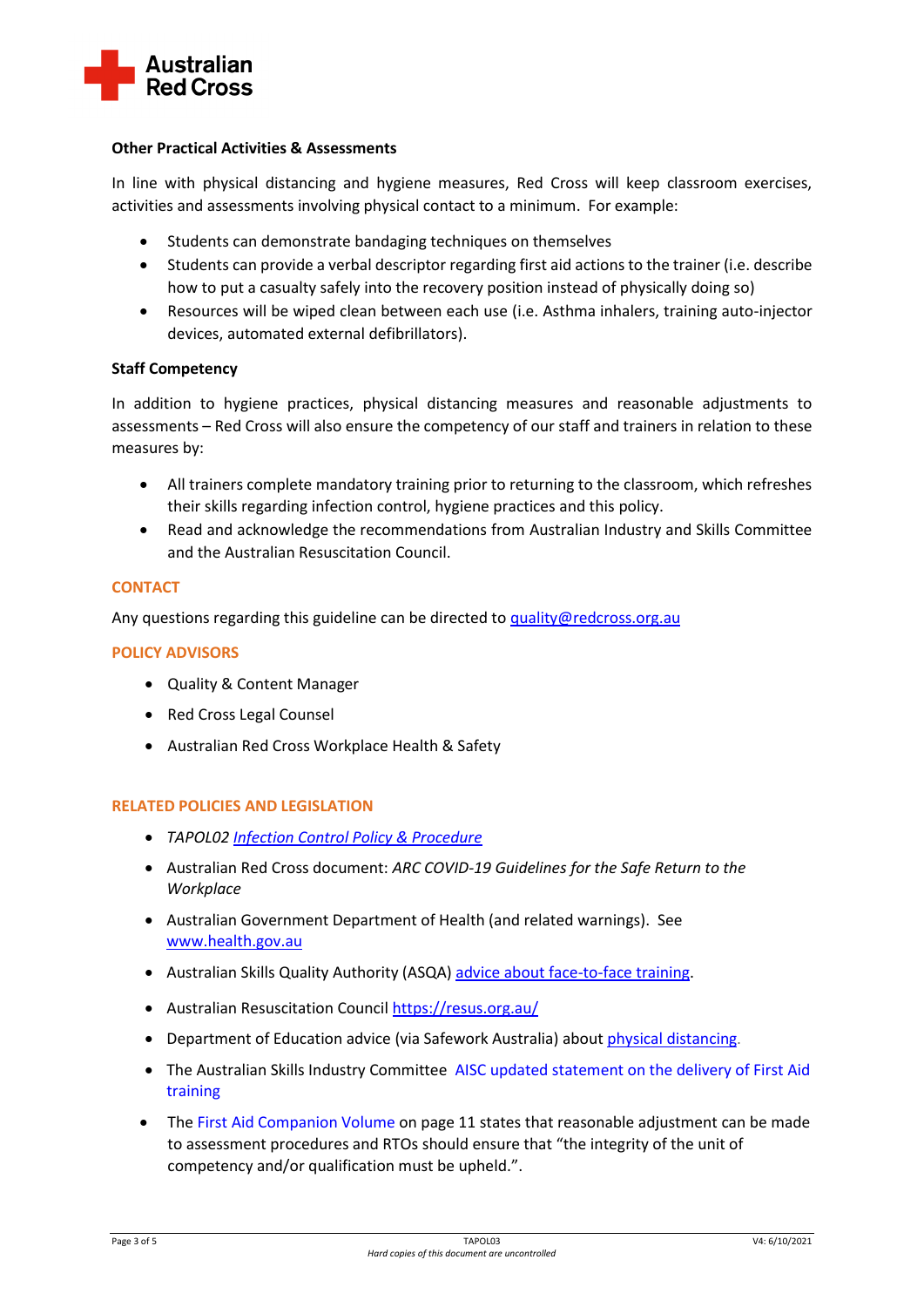

- In the case of ventilations used while performing CPR, th[e ARC guidelines ANZCOR Guideline](https://resus.org.au/guidelines/)  5 – [Breathing](https://resus.org.au/guidelines/) are specific in the need to provide ventilations.
- RTOs should comply with th[e Australian guidelines for the prevention and control infection](https://www.nhmrc.gov.au/about-us/publications/australian-guidelines-prevention-and-control-infection-healthcare-2019)  [healthcare-2019](https://www.nhmrc.gov.au/about-us/publications/australian-guidelines-prevention-and-control-infection-healthcare-2019) and support the use of resuscitation barriers and other personal protective equipment as required.